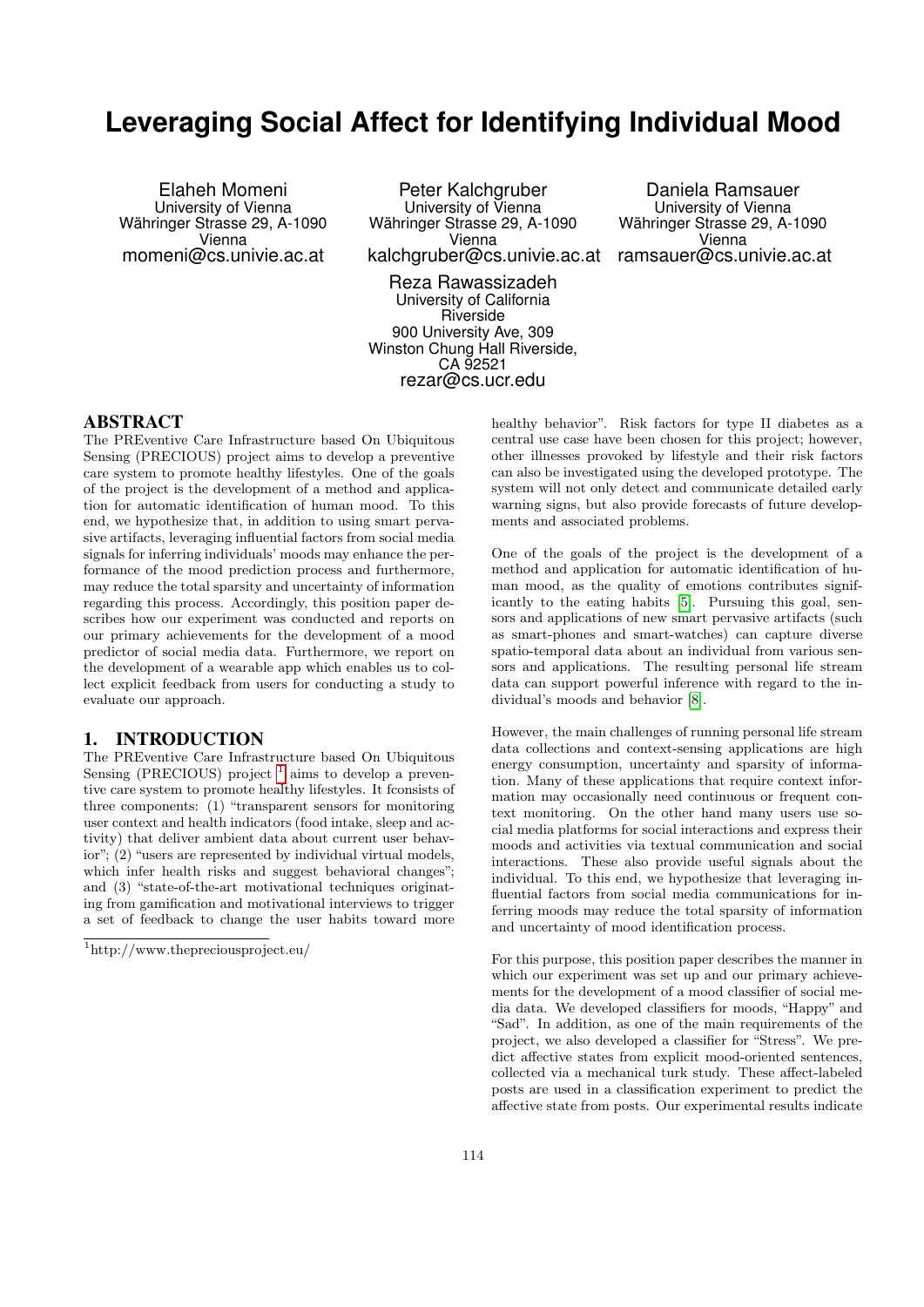a wide variation in classifier performance across different affects and classification algorithms – this may be the result from how patterns and styles when using language vary depending on affective states.

## 2. RELATED WORK

Recently, some works have investigated development of mood prediction models and methods from individuals' social media communications. For instance in [\[3\]](#page-3-2) a web-based tool 'MoonPhrases' was created to enable Twitter users to reflect about their mood and well-being. Therefore the Tweets of a user are analyzed with LIWC (Linguistic Inquiry and Word Count<sup>[2](#page-1-0)</sup>) to get information about positive-, negative affect and linguistic styles. These results were visualized with moons and plain text to enable the user to reflect about his/her mood in the past. A similar approach was taken in [\[4\]](#page-3-3), it was investigated to improve the classification of Tweets in either positive, neutral or negative sentiment. Therefore three classifiers were used, then not the results but the probabilities (or confidences) of the classifiers for each class were compared. Finally the class with the highest average probability is chosen.

Moreover in [\[6\]](#page-3-4) and [\[2\]](#page-3-5) messages of Twitter users were interpreted to find out how it is talked about depression in Tweets and how the usage of sentiment words of a depressed person differ from a not depressed person. They have shown that depressed persons show lowered social activity, they post more about themselves and interact less with others. Also depressed persons seem to express more negative emotion with the use of words of certain affect categories such as anger, causation, tentative, communication, and friends. Furthermore Park et al. [\[6\]](#page-3-4) revealed that depressed person tweet much personal information about their depression. This is also in agreement with the findings of Choudhury et al. [\[2\]](#page-3-5) where they noticed a higher incidence of Tweets dealing about medical concerns. Moreover depressed users tweet more about relational concerns and religious thoughts than not depressed persons and tend to have smaller, tightly clustered close-knit networks with other users on Twitter.

Furthermore in [\[11\]](#page-3-6) first a qualitative analysis of past Tweets about health or fitness was done. As a result a taxonomy was created, which classifies the post according to its activity and the sentiments expressed. Second qualitative interviews were done with Twitter users to find out about the motivation of posting. The interviews have shown that all participants didn't actively search for health or fitness related content. They came across the fitness community in Twitter and explored the content of the Tweets but didn't actively post in the beginning.

Nevertheless, our main focus in this project is leveraging social media communications for solving uncertainly and sparsity issues of data for prediction of individuals' mood.

## 3. EVALUATION FRAMEWORK

In order to investigate our hypothesis, we have developed an evaluation framework. The framework:

• Collects activities of individuals via smart pervasive ar-

tifacts using the open source applications UbiqLog [\[10\]](#page-3-7) implicitly. The framework collects individual users' activities and social interactions in periodical rhythms: (1) social interactions such as text communication via social media platforms, lists of persons contacted, frequency of phone calls, number of communications per hour etc., and  $(2)$  physical activities such as mobility state per minute, geographical locations etc. Furthermore, the framework collects explicit feedback (in order to create a ground truth dataset) from users in periodical rhythms by: (1) asking users about their moods and behavioral states (happy, sad, stress, etc.); (2) asking users about current location (work, home, university, shopping, etc.); and (3) asking users about current activity (working, sport, driving, etc.)

- Predicts mood of individuals automatically with regard to three different settings: (1) using social media communications (2) using collected activities and locations, and (3) using both text communications and activities.
- Compares and evaluates performance of mood predictions in three different settings using explicit feedback collected from individuals.

# 3.1 Mood Classification via Social Media Communications

## *3.1.1 Data Acquisition*

To create a ground-truth dataset from real world social media text communications, we performed a mechanical turk study<sup>[3](#page-1-1)</sup>. We asked each turker to provide us five of their Facebook posts related to "Sad", "Happy", and "Stress" moods. In order to ensure the quality of the work by coders, we requested them to provide the Facebook profile address of popular persons (singer, sportsperson, etc.) and provide us five posts of the selected person with "Happy" tone. The goal was to detect possible inconsistencies and ensure that answers were specific and not given randomly. 100 turkers participated in this study and only those who had already received a total of Human Intelligence Tasks (HITs) higher than 5000 and HIT Approval Rate higher than 98% were accepted. In total, we collected 1500 posts related to three moods (500 happy, 500 sad, and 500 stress). It is important to note that to be allowed to participate turkers had to be active users of social media platforms, such as Facebook, and provide us their user ID.

#### *3.1.2 Experimental Set Up*

For developing mood classifiers, we first set up two sets of features for classification:

1. Text-based Features (TB): We use a standard classification feature setup that is common in text and sentiment classification. Posts are represented as vectors of unigram and bigram features. Before feature extraction, posts are lowercased, URLs are removed, and numbers are normalized (canonical form). Next,

<span id="page-1-0"></span> $^{2}$ http://www.liwc.net/

<span id="page-1-1"></span><sup>3</sup>http://aws.amazon.com/mturk/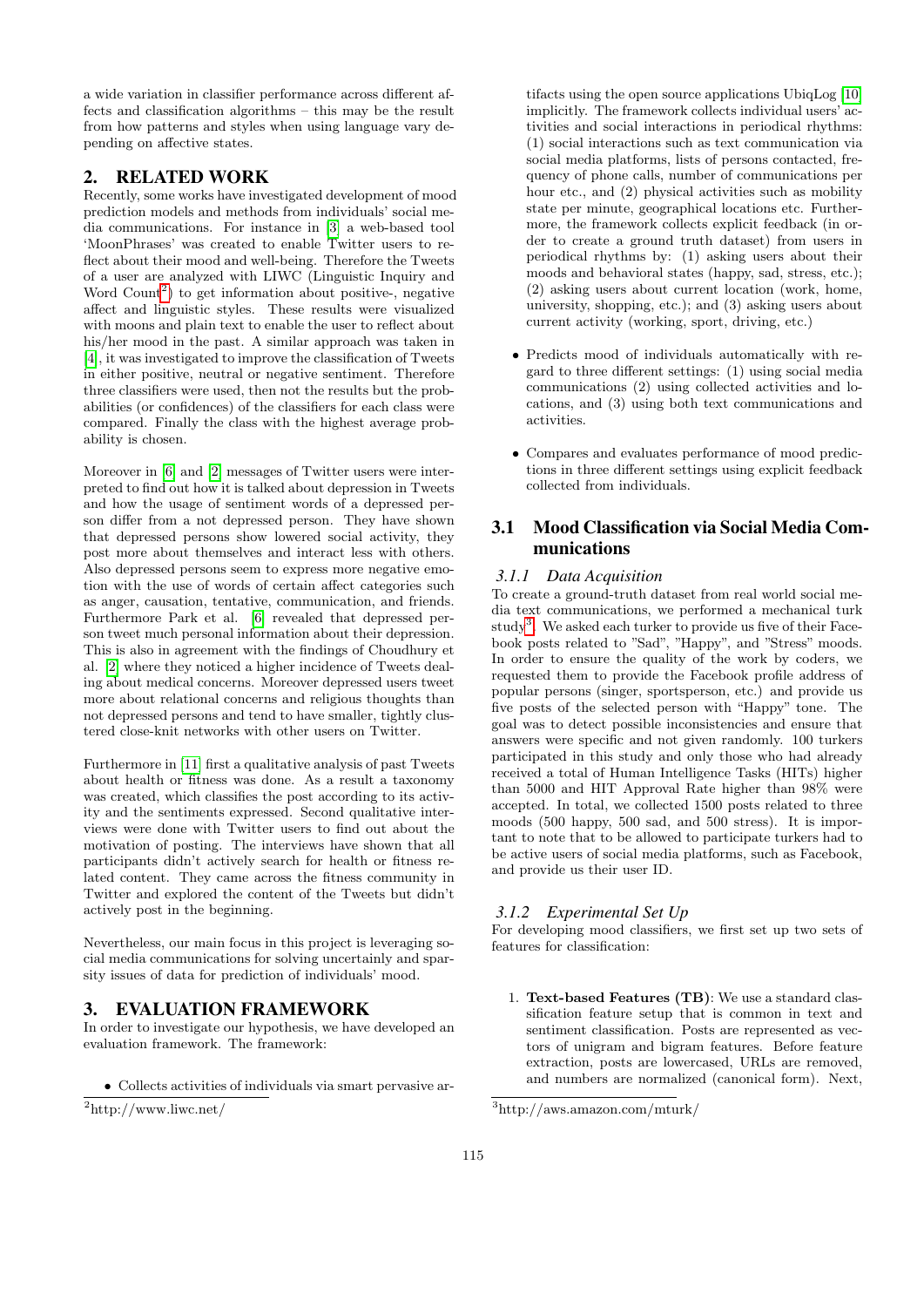feature reduction takes place. First, features that occur fewer than five times are removed. Second, features are subsequently reduced to the top 120 features in terms of log likelihood ratio.

2. Psycholinguistic Features (PLB): We utilized an established source of text analysis dictionary, Linguistic Inquiry and Word Count (LIWC), to develop a set of features. LIWC was demonstrated by previous work [\[7\]](#page-3-8) as a useful resource for identifying emotions of user-generated content. For LIWC, we used affectiveindicative categories like positive/negative emotions, anxiety, sadness, and anger.

Subsequently, we chose three classifier algorithms to evaluate their performance for mood identification: Logistic Regression (LR), Support Vector Machine (SVM), and Bayesian network (BN) classifier. Also, for developing the mood classifier, we used two modeling approaches: (1) Balanced binary class for each mood, meaning three separated classifiers were developed for each mood. (2) Multi-class for all moods, meaning a classifier for predicting all moods with multi classes was developed. For analyzing the influence of the different sets of features on their performance, each classifier was set with all combinations of the feature sets and they were evaluated against each other. Finally, to evaluate the performance of the classifiers, we used four measures: precision (P), recall (R), F1-measure (the harmonic mean between precision and recall) and AUC (Area Under Curve) the Receiver Operator Curve (ROC).

#### *3.1.3 Preliminary Experimental Results*

Classification results for different modeling approaches and various combinations of features are given in Table 1-3. The results demonstrate the effectiveness of using text-related features for inferring individual moods. Nevertheless, for all moods, training a classification model using both sets of features shows improved performance compared to the same models trained using one set of features. Surprisingly, we observe that the Bayesian network classifier performs best for almost all moods with different combinations of features. The best performances are observed for the mood "Stress", while the worst are for "Sad". More precisely, in the case of the "Stress" mood, we are able to achieve an F1 score of 0.88, coupled with high precision and recall, when using the Bayesian network classifier in combination with all the features. Similarly, for the same setting, we achieve an F1 score of 0.86, coupled with also high precision and recall for "Happy" mood. However, we find a lower level of F1 score (0.79) when using the same classifier for "Sad" mood, but it is still the best performance setting for this mood. With regard to binary or multi class modeling, we observe that the binary class classifier using both sets of features outperforms other models and, in particular, outperforms models with binary classes using only one set of features.

As the text-related features play an important role for mood classification, we computed a ranked list of terms from a set of 1500 posts for each mood (500 posts for each mood) as an illustrative example. For ranking the terms, we used the Mutual Information (MI) measure from the information theory which can be interpreted as a measure of how much the joint distribution of features  $X_i$  (terms in our case) deviate

| Features | Classifier | Binary-Class |      |      |              | Multi-Class |      |      |      |
|----------|------------|--------------|------|------|--------------|-------------|------|------|------|
|          |            | Р            | R.   | F1   | $_{\rm ROC}$ | Р           | R.   | F1   | ROC  |
| TB       | $_{LR}$    | 0.81         | 0.82 | 0.80 | 0.84         | 0.50        | 0.71 | 0.59 | 0.84 |
|          | <b>SVM</b> | 0.84         | 0.83 | 0.81 | 0.68         | 0.48        | 0.82 | 0.61 | 0.78 |
|          | BN         | 0.86         | 0.86 | 0.85 | 0.91         | 0.60        | 0.98 | 0.70 | 0.91 |
| PLB      | $_{LR}$    | 0.81         | 0.81 | 0.81 | 0.85         | 0.58        | 0.72 | 0.64 | 0.86 |
|          | <b>SVM</b> | 0.81         | 0.82 | 0.79 | 0.67         | 0.58        | 0.70 | 0.63 | 0.82 |
|          | BN         | 0.80         | 0.79 | 0.79 | 0.82         | 0.53        | 0.75 | 0.63 | 0.84 |
| Both     | LR.        | 0.85         | 0.85 | 0.85 | 0.91         | 0.65        | 0.73 | 0.71 | 0.92 |
|          | <b>SVM</b> | 0.85         | 0.85 | 0.84 | 0.75         | 0.62        | 0.77 | 0.69 | 0.86 |
|          | BN         | 0.88         | 0.86 | 0.86 | 0.94         | 0.70        | 0.91 | 0.80 | 0.96 |

Table 1: Results from the evaluation of classification algorithms for "Happy" mood

| Features  | Classifier | Binary-class |      |      |              | Multi-class |      |      |              |
|-----------|------------|--------------|------|------|--------------|-------------|------|------|--------------|
|           |            | Р            | R.   | F1   | $_{\rm ROC}$ | Р           | R.   | F1   | $_{\rm ROC}$ |
| <b>TB</b> | LR         | 0.79         | 0.80 | 0.79 | 0.76         | 0.53        | 0.49 | 0.50 | 0.76         |
|           | <b>SVM</b> | 0.79         | 0.80 | 0.79 | 0.76         | 0.63        | 0.51 | 0.56 | 0.73         |
|           | BN         | 0.87         | 0.87 | 0.88 | 0.87         | 0.87        | 0.73 | 0.80 | 0.96         |
| PLB       | LR.        | 0.67         | 0.73 | 0.68 | 0.67         | 0.41        | 0.42 | 0.43 | 0.68         |
|           | <b>SVM</b> | 0.62         | 0.74 | 0.64 | 0.50         | 0.42        | 0.48 | 0.45 | 0.66         |
|           | BN         | 0.74         | 0.71 | 0.71 | 0.77         | 0.42        | 0.44 | 0.42 | 0.69         |
| Both      | $_{LR}$    | 0.77         | 0.78 | 0.77 | 0.78         | 0.56        | 0.54 | 0.55 | 0.81         |
|           | <b>SVM</b> | 0.80         | 0.81 | 0.79 | 0.67         | 0.58        | 0.56 | 0.57 | 0.75         |
|           | BN         | 0.89         | 0.89 | 0.88 | 0.92         | 0.87        | 0.76 | 0.81 | 0.96         |

Table 2: Results from the evaluation of classification algorithms for "Stress" mood

from a hypothetical distribution in which features and categories are independent of each other. Table 4 shows the top 20 terms extracted for each category. Obviously, many of the "Happy" posts contain terms expressing sympathy or commendation. "Sad" posts, on the other hand, often contain negative adjectives.

# 3.2 Explicit Feedback Collector via Wearable **Device**

In order to evaluate and compare usage of different signals from various channels we require explicit feedback from the user. Therefore, we implemented a simple smartwatch data collection application (Figure 1). Both smartphones and wearable devices (e.g. smartwatches) can be used to collect information on human behavior. However, wearables have a higher potential for gathering more personal information due to their close proximity to users. In particular, devices such as fitness trackers and smartwatches have two major advantages over smartphones, being constantly connected to the skin and located on the body. As a result, these features make them more capable than smartphones of collecting physiological and explicit data [\[9\]](#page-3-9).

The explicit feedback collector app collects users' moods and locations as explicit inputs within the users' physical activities as implicit inputs. In a more technical sense, if the user shakes the watch, then a pop-up appears and allows them to enter their mood manually. This app enables users to

| Features | Classifier | Binary-class |      |      |              | Multi-class |      |      |      |
|----------|------------|--------------|------|------|--------------|-------------|------|------|------|
|          |            | Р            | R    | F1   | $_{\rm ROC}$ | Р           | R    | F1   | ROC  |
| TB       | $_{LR}$    | 0.77         | 0.78 | 0.76 | 0.75         | 0.50        | 0.40 | 0.44 | 0.75 |
|          | <b>SVM</b> | 0.78         | 0.79 | 0.75 | 0.61         | 0.53        | 0.43 | 0.48 | 0.72 |
|          | BN         | 0.83         | 0.83 | 0.83 | 0.87         | 0.86        | 0.61 | 0.71 | 0.93 |
| PLB      | $_{LR}$    | 0.71         | 0.75 | 0.70 | 0.68         | 0.45        | 0.34 | 0.39 | 0.68 |
|          | <b>SVM</b> | 0.65         | 0.74 | 0.64 | 0.50         | 0.43        | 0.30 | 0.35 | 0.63 |
|          | BN         | 0.73         | 0.76 | 0.71 | 0.66         | 0.47        | 0.27 | 0.34 | 0.68 |
| Both     | LR.        | 0.76         | 0.77 | 0.76 | 0.79         | 0.56        | 0.56 | 0.56 | 0.83 |
|          | <b>SVM</b> | 0.78         | 0.79 | 0.77 | 0.65         | 0.56        | 0.57 | 0.57 | 0.77 |
|          | BN         | 0.80         | 0.74 | 0.79 | 0.91         | 0.75        | 0.76 | 0.75 | 0.95 |

Table 3: Results from the evaluation of classification algorithms for "Sad" mood